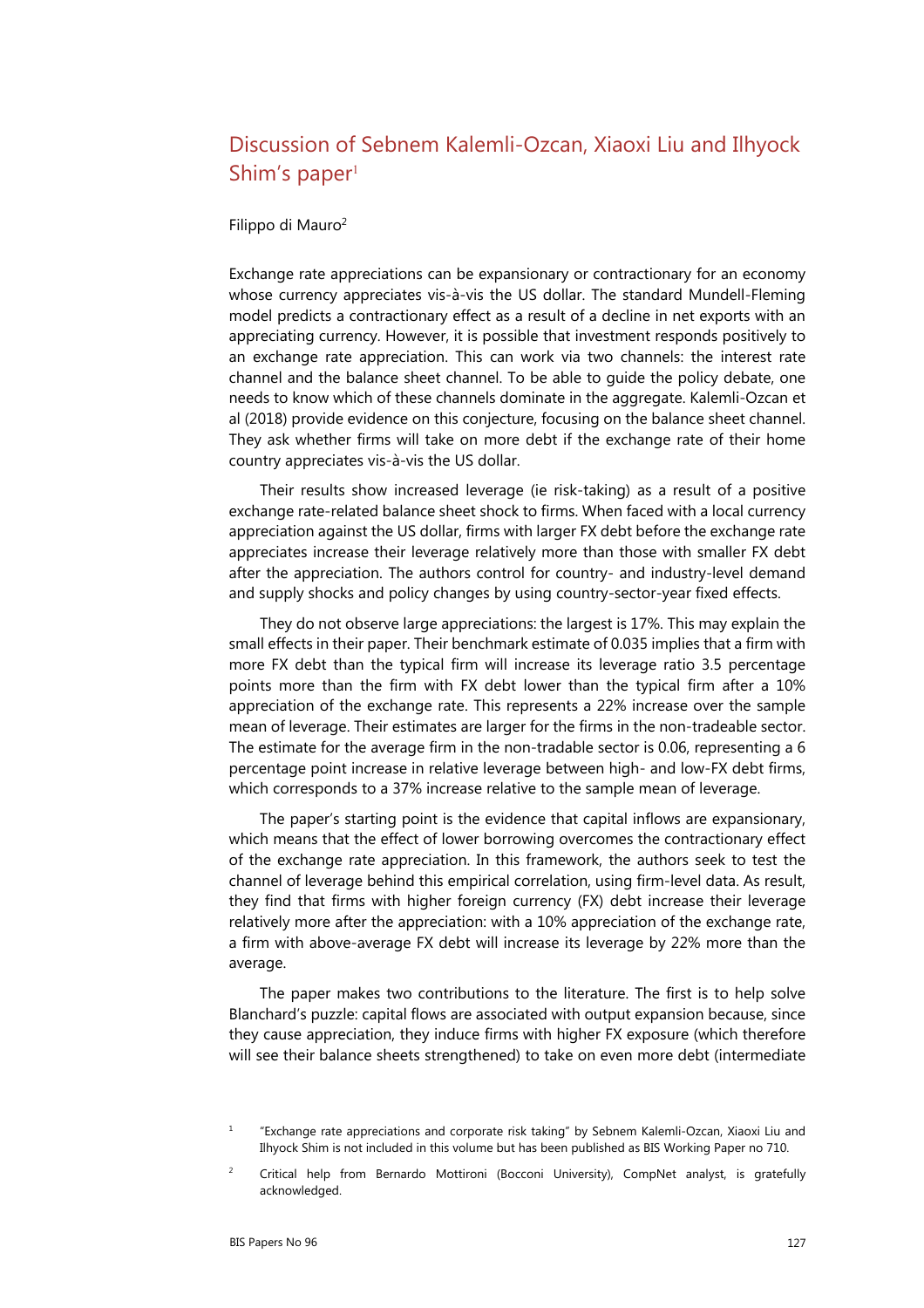result) and therefore increase output (final outcome). On the negative side, higher debt will cause potential vulnerability should a depreciation eventually occur. The paper's second contribution is the use of firm-level information, which is the only way to ascertain the micro-foundation of such mechanisms (ie the individual relative FX exposure across firms matters).

While thoroughly researched and well executed, the paper raises a number of issues, mostly related to the availability of firm-level FX debt data and to the econometric estimation. Below it is a summary of the perceived weaknesses.

First, as the FX exposures are not available at the firm level, the authors make the strong assumption that every firm's FX share of debt is in the same proportion as the country's. This is very unrealistic, since in reality a firm's FX share of debt would be dispersed. Factors that might affect it would be the firm's size and its foreign exposure (ie firms that export more have more foreign debt). Moreover, this assumption implies that a heterogeneity feature, critical to underpinning the very purpose of the paper – the importance of the FX exposure BY FIRM – is absent. The authors take into account the firm's size in the regressions and consider tradable sector and non-tradable sector firms separately. I would suggest correcting the firm's FX share of debt by retrieving the share of FX exposure by sector, drawing on a database where this info is available (for instance, in Europe), and using it to correct the data set; and, as they mention (on page 6 of the paper) that large publicly listed companies report their loans and bonds denominated in foreign currency, collecting this data and running the same regressions. They would be able then to compare the results and check the robustness of their strong assumption.

Secondly, the authors make an interesting list of stylised facts and show that the issue of FX exposure is actually high in Latin America, but not particularly worrisome in Asia, the chosen region for their application. Looking at the chart, it would seem that, for Asia, it is only in Indonesia that the share of FX exposure is relatively high – about 20% – and increasing, while for the rest of the region it is low and generally declining. Since the authors claim – in the conclusions – that their work has strong policy implications, particularly related to the reversal of the appreciation-related debt build-up, one could question the adequacy of the selected data set of countries for that purpose.

Third, the paper starts from observations that are macro: capital flows, indebtedness, growth. The micro-foundation could matter given that the samples are representative by individual countries.<sup>3</sup> Still, we need to know, for instance: whether they are meaningfully comparable across countries (eg CompNet) and if the data set that they used is balanced or unbalanced. Furthermore, what we gathered is that the samples contain small and very small firms, which do not hold debt. Are these the firms we want to consider? Would it not be better to go straight to Compustat, which includes only listed firms, which are more likely to engage in complex FX trading/borrowing activities (page 3 of the paper)? In this context, the authors provide separate results for the tradable and non-tradable sector, and it would be good to show separate results for large and small firms. Granularity is good to consider in general, but can be misleading when we lose the contact with the macro phenomenon.

<span id="page-1-0"></span><sup>3</sup>

Jingting Fan and Sebnem Kalemli-Ozcan, "Emergence of Asia: reforms, corporate savings, and global imbalances", *IMF Economic Review*, June 2016, volume 64, issue 2, pp 239–267.